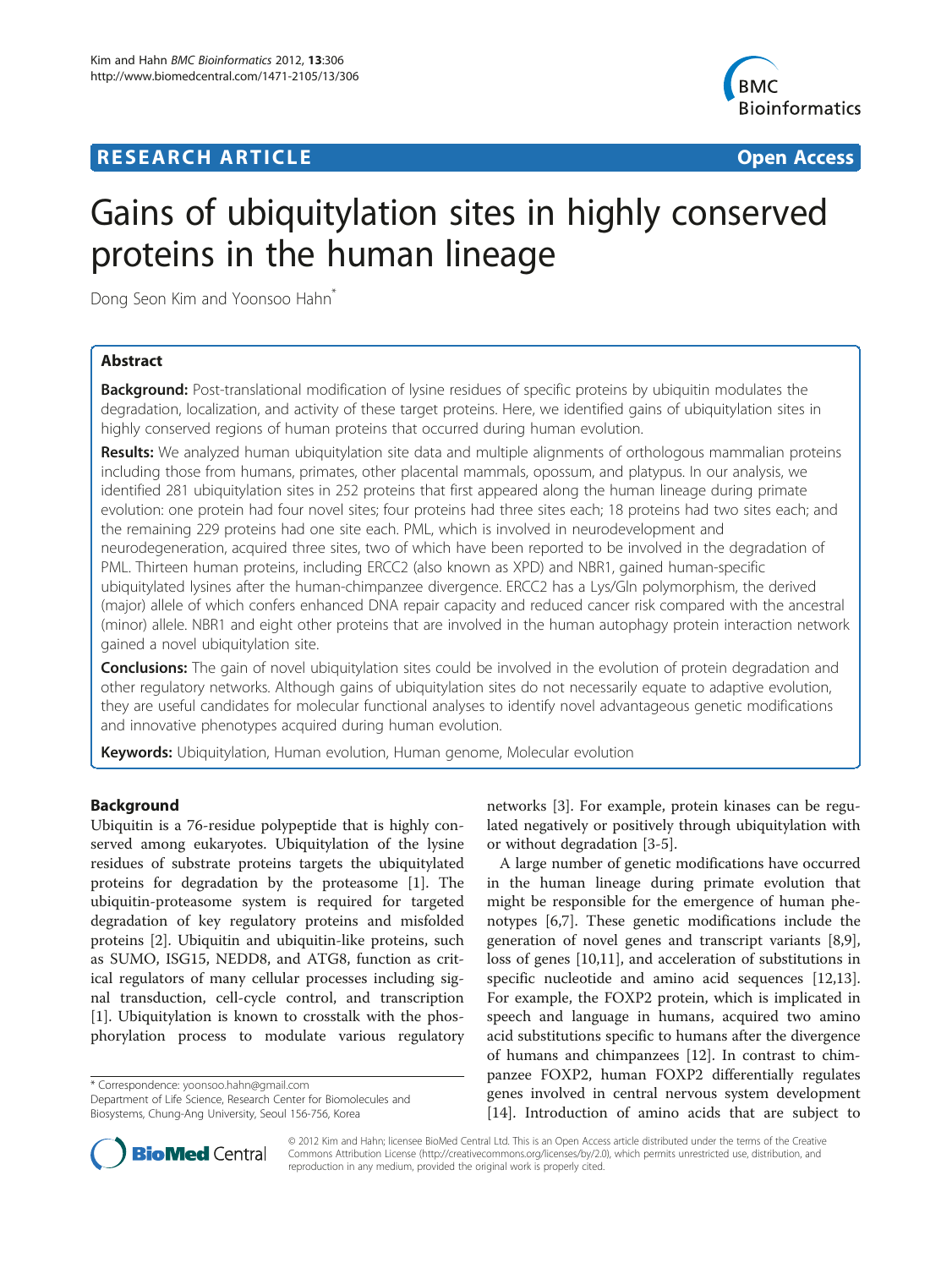<span id="page-1-0"></span>post-translational modification (PTM), such as phosphorylation, during evolution, may be responsible for the reorganization of regulatory circuits [[15\]](#page-8-0). Some novel phosphorylation modification sites in human proteins that originated after the divergence of humans and chimpanzees have been identified [[16](#page-8-0)].

To assess the impact of PTMs on human proteome evolution and to identify candidates for evolutionarily innovative PTM sites, a large amount of PTM data from human cells is needed. Recent progress in highthroughput screening by mass spectrometric analysis has enabled the large-scale characterization of PTM sites in the human proteome, including phosphorylation sites [[17,18\]](#page-8-0), O-linked β-N-acetylglucosamine modification sites [[19\]](#page-8-0), lysine acetylation sites [[20\]](#page-8-0), and ubiquitylation sites [[21](#page-8-0)-[25\]](#page-9-0).

We hypothesize that appearance of novel ubiquitylation sites in proteins along the human lineage during primate evolution may have modified protein regulatory networks, potentially resulting in the acquisition of novel phenotypic traits. To address this possibility, we developed a bioinformatics method to systematically identify gains of novel ubiquitylation sites in the human lineage during primate evolution. As a pilot study, we used ubiquitylation data for human proteins reported by Kim et al. [[22\]](#page-9-0) and Wagner et al. [\[24\]](#page-9-0) as input data and then analyzed multiple sequence alignments of orthologous proteins from 37 mammalian species, including humans and 10 other primates. We then determined when the ubiquitylated lysine residues of the human proteins first appeared during primate evolution. Kim et al. and Wagner et al.'s datasets include lysines modified not only by ubiquitin, but also by ubiquitin-like proteins such as SUMO, ISG15, and NEDD8. In this report, we therefore use the term "ubiquitylation" to indicate both ubiquitin and ubiquitin-like protein modifications.

#### Results

#### Detection and timing of gains of ubiquitylated lysines during human evolution

We aimed to identify human ubiquitylated lysines located in highly conserved regions of mammalian proteins that first appeared along the human lineage during primate evolution. To do this, a large amount of ubiquitylation site data and multiple sequence alignments of orthologous mammalian proteins are required. To assess ubiquitylation sites, one can use databases containing PTM data, such as UniProt ([http://www.uniprot.org\)](http://www.uniprot.org) and PhosphoSitePlus [\(http://www.phosphosite.org](http://www.phosphosite.org)) [\[26\]](#page-9-0), or large-scale analysis datasets [[21](#page-8-0)-[23,25](#page-9-0)]. In this study, as input data, we used 23,598 non-redundant human ubiquitylation sites collected from the datasets of Kim et al. [\[22\]](#page-9-0) and Wagner et al. [\[24\]](#page-9-0), as well as 58,985 mammalian protein alignments derived from the 'multiz46way' alignment data [[27](#page-9-0)]. The overall procedure is illustrated in Figure 1. We filtered out cases where any Euarchontoglires species or many non-Euarchontoglires mammals had the lysine, or those where there were multiple copies of the protein in the human genome or the sequence conservation level was low. Finally, we identified 281 ubiquitylated lysines in highly conserved regions of 252 proteins that appeared in the human lineage during primate evolution. A summary of our results is presented in Additional file [1](#page-8-0) and detailed alignments are provided in Additional file [2](#page-8-0). Of the 252 proteins, one protein (NUP205) acquired four ubiquitylation sites; four proteins (AKAP12, PML, RAD18, and XRCC5) acquired three sites each; 18 proteins acquired two sites each; and the remaining 229 proteins acquired one site each.

The timing of the gain of a ubiquitylated lysine was determined by finding the branch that enclosed the earliest shared lysine between humans and other primates on the mammalian phylogenetic tree. For example, the human PML residue Lys 394 (No. 182 in Additional file [2\)](#page-8-0) is shared with chimpanzee, gorilla, and orangutan, but not with gibbon and other early-diverged primates. Hence, this lysine was gained in the ancestor of the great apes after they diverged from gibbons. In some cases, the timing could not be determined precisely due to a lack of informative sequences. For

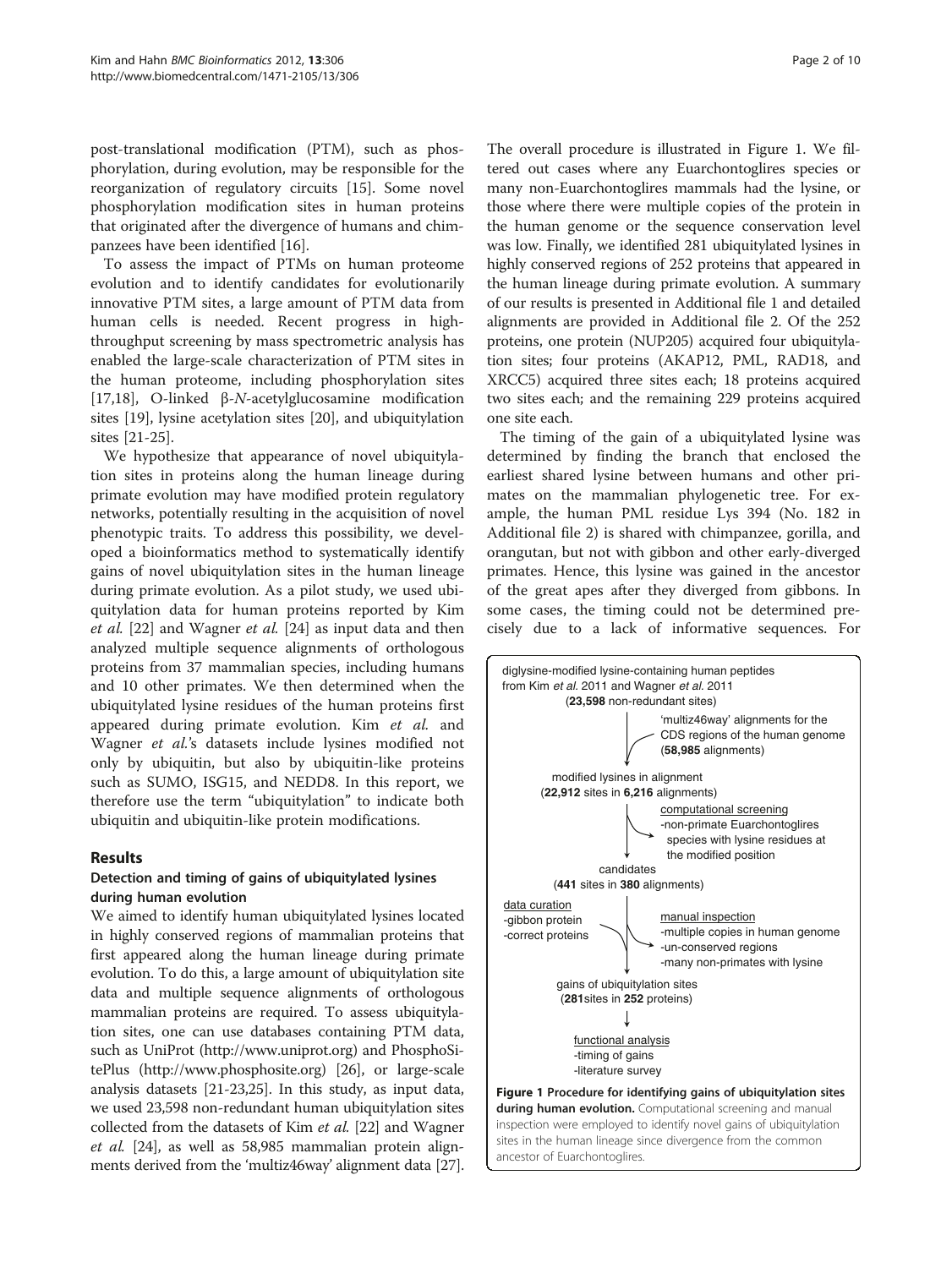example, Lys 448 of the human BIRC2 protein (No. 28 in Additional file [1\)](#page-8-0) is shared with the other great apes (chimpanzee, gorilla, and orangutan) but not with other primates that diverged earlier. Because the gibbon sequence is missing, however, it is not clear whether the gain of Lys 448 occurred in the ape clade (before the divergence of gibbons) or in the great ape clade (after the divergence of gibbons). In such ambiguous cases, we inferred that the novel lysine residue was gained in the smallest clade that included all the species with the novel lysine residue.

In Figure 2, the distribution of the 281 ubiquitylated lysines gained in the human lineage is shown in the context of the mammalian phylogenetic tree. The numbers of lysine gains in each clade of the human lineage were as follows: humans, 13; humans and chimpanzees, 2; African great apes, 20; great apes, 6; apes, 32; catarrhines (Old World monkeys and apes), 56; simians (monkeys and apes), 116; haplorhines (tarsiers, monkeys, and apes), 8; and primates, 28. When we surveyed the Uni-Prot database to determine the molecular function of the novel ubiquitylation sites, we found that only two (Lys 400 and Lys 401 of the PML protein) have been functionally characterized (see below for details). The potential functional roles of the remaining 279 sites have yet to be determined.

#### Human-specific gains of ubiquitylation sites

Of the 281 ubiquitylation sites, 13 sites were humanspecific; that is, these ubiquitylated lysine residues evolved in humans after the divergence of humans and chimpanzees. These proteins are CASC5, CIAPIN1, DSC3, ERCC2, FANCA, KIAA1731, MYO6, NBR1, NCAPD2, SCO2, SDR42E1, SLX4, and TRMT6 (Table [1](#page-3-0)). In DSC3, ERCC2, and SDR42E1, the novel lysine position was polymorphic in humans, and the derived lysine allele was the major allele while the ancestral (minor) allele was shared with chimpanzees and other apes. Multiple sequence alignments for ERCC2 Lys 701 and NBR1 Lys 435, the two representative human-specific gains, are shown in Figure [3](#page-3-0).

The ERCC2 (excision repair cross-complementing rodent repair deficiency, complementation group 2) protein, which is also known as XPD, is involved in transcriptioncoupled nucleotide excision repair and is implicated in cancer-prone xeroderma pigmentosum, trichothiodystrophy, and Cockayne syndrome [[28](#page-9-0)]. In the highly conserved C-terminal region of this protein, there is a humanspecific ubiquitylated residue, Lys 701 (equivalent to Lys 751 of UniProt record P18074); other mammals have either a glutamine  $(Q)$  or an arginine  $(R)$  at this position (Figure [3](#page-3-0)A and No. 75 in Additional file [2](#page-8-0)). Interestingly, this position is polymorphic in humans (Lys/Gln; dbSNP accession rs13181). The lysine (codon AAG) is the derived allele while the glutamine (codon CAG) is the ancestral allele that is shared with other apes and monkeys. In the human population, the derived lysine allele is the major allele with a frequency of 73.285%. Humans with the ancestral (minor) glutamine allele have reduced DNA repair capacity, indicating that the derived lysine allele confers enhanced DNA repair capacity [\[29,30](#page-9-0)]. Hence, the gain of a lysine at this position is advantageous in humans, although an association between ubiquitylation of the lysine and enhanced DNA repair capacity remains to be demonstrated.

The neighbor of BRCA1 gene 1 (NBR1) protein has been identified as one of the principle cargo receptors for selective autophagy of ubiquitylated targets [\[31,32](#page-9-0)]. Abnormalities in NBR1 have been implicated in a type of progressive degenerative myopathy of older persons

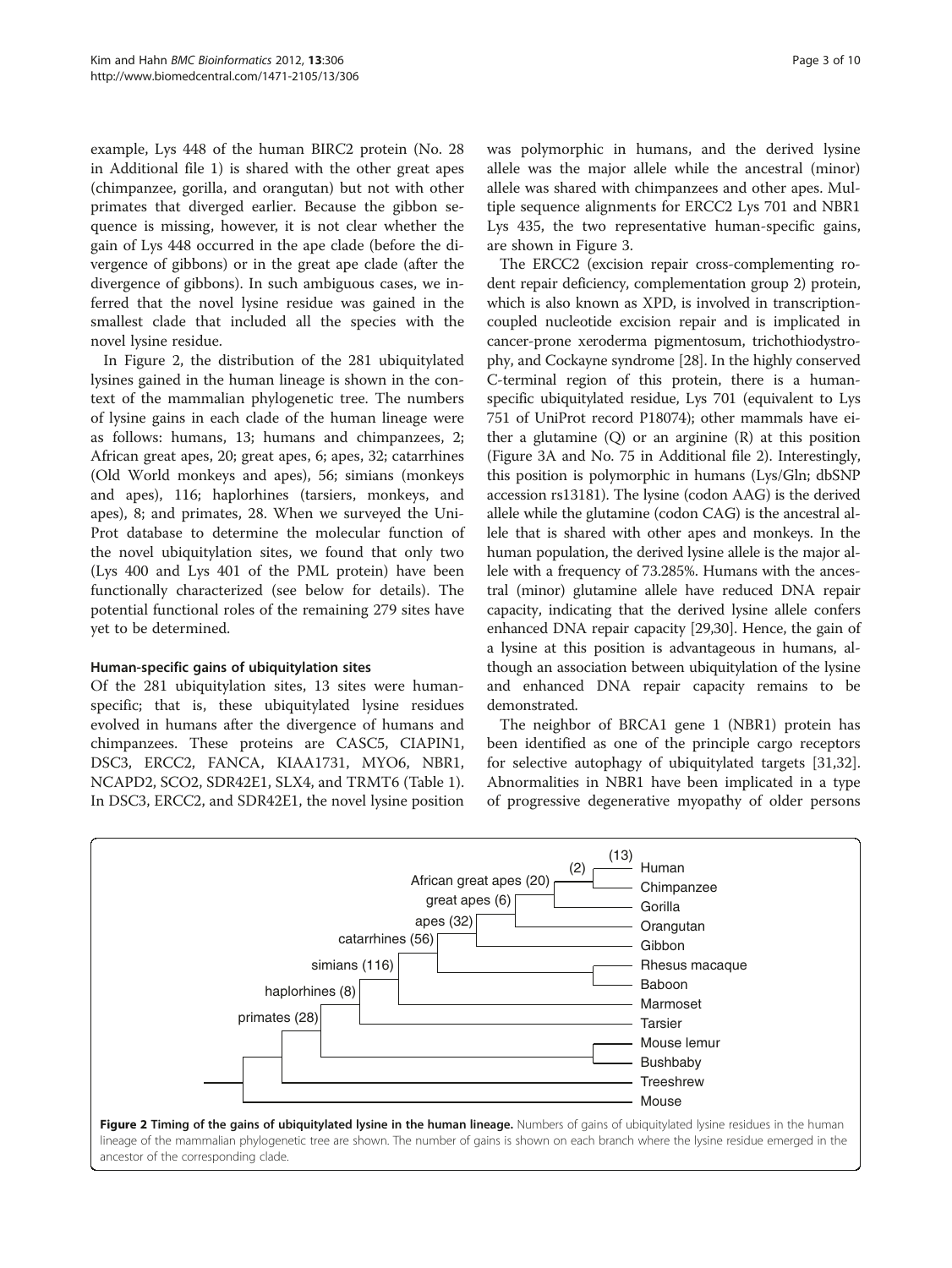| No <sup>a</sup> | Protein            | <b>IPI</b> accession | Modification site <sup>b</sup> | Position <sup>c</sup> | Experiment <sup>d</sup> | Title                                                                                    |
|-----------------|--------------------|----------------------|--------------------------------|-----------------------|-------------------------|------------------------------------------------------------------------------------------|
| 38              | CASC <sub>5</sub>  | IPI00163659.6        | <b>OMHVSLKEDENNS</b>           | 262                   | Kim                     | cancer susceptibility candidate 5                                                        |
| 49              | CIAPIN1            | IPI00387130          | <b>VSVENIKQLLQSA</b>           | 48                    | Wagner                  | cytokine induced apoptosis inhibitor 1                                                   |
| 67              | DSC <sub>3</sub>   | IPI00031549          | <b>SGRGVDKEPLNLF</b>           | 180                   | Wagner                  | desmocollin 3                                                                            |
| 75              | ERCC <sub>2</sub>  | IPI00442420.2        | <b>ESEETLKRIEQIA</b>           | 701                   | <b>Kim</b>              | excision repair cross-complementing rodent repair deficiency,<br>complementation group 2 |
| 82              | <b>FANCA</b>       | IPI00006170.2        | GRSLELKGQGNPV                  | 1387                  | Kim                     | Fanconi anemia, complementation group A                                                  |
| 118             | <b>KIAA1731</b>    | IPI00400986.6        | <b>SGTIASKERTLSS</b>           | 435                   | Kim                     | <b>KIAA1731</b>                                                                          |
| 150             | MYO6               | IPI00844172.1        | AQLARQKEEESQQ                  | 993                   | Kim                     | myosin VI                                                                                |
| 155             | NBR1               | IPI00299920.5        | <b>ERGAEGKPGVEAG</b>           | 435                   | Kim                     | neighbor of BRCA1 gene 1                                                                 |
| 156             | NCAPD <sub>2</sub> | IPI00299524.1        | <b>RGLDGIKELEIGO</b>           | 1301                  | Kim, Wagner             | non-SMC condensin I complex, subunit D2                                                  |
| 214             | SCO <sub>2</sub>   | IPI00014458          | GLTGST <b>K</b> QVAQAS         | 196                   | Wagner                  | SCO cytochrome oxidase deficient homolog 2 (yeast)                                       |
| 215             | SDR42E1            | IPI00163504.4        | <b>LNRNLIKEVNVRG</b>           | 96                    | <b>Kim</b>              | short chain dehydrogenase/reductase family 42E, member 1                                 |
| 234             | SLX4               | IPI00291796.2        | <b>SDPLEEKKALEIS</b>           | 1179                  | <b>Kim</b>              | SLX4 structure-specific endonuclease subunit homolog<br>(S. cerevisiae)                  |
| 259             | TRMT6              | IPI00099311          | <b>HGTFSAKMLSSEP</b>           | 273                   | Wagner                  | tRNA methyltransferase 6 homolog (S. cerevisiae)                                         |

<span id="page-3-0"></span>Table 1 List of proteins with human-specific ubiquitylation sites

<sup>a</sup>The number corresponds to that in Additional file [1](#page-8-0) and in Additional file [2.](#page-8-0)<br><sup>b</sup>The ubiquitylated lysine is in bold

<sup>b</sup>The ubiquitylated lysine is in bold.

c The positions are based on the International Protein Index (IPI) records and may differ from those of the UniProt or NCBI Protein records.

<sup>d</sup>Experimental evidence for modifications: Kim, Kim et al. [\[22](#page-9-0)]; Wagner, Wagner et al. [\[24](#page-9-0)].

[[33\]](#page-9-0). In a highly conserved region of NBR1, there is a human-specific ubiquitylated residue, Lys 435, at which position all the other mammals examined have an glutamic acid (E) (Figure 3B and No. 155 in Additional file [2\)](#page-8-0). This novel ubiquitylation site could play a role in the degradation or molecular function of NBR1. However, it is also possible that the ubiquitylation of Lys 435 was simply an indication of NBR1 degradation at the timepoint the experiment was performed.

#### Other notable gains of ubiquitylation sites

Of the 281 ubiquitylation sites, 269 sites in 243 human proteins were acquired along the human lineage during primate evolution, and are shared with chimpanzees and other primates (see Figure [4](#page-4-0) for representative cases). The promyelocytic leukemia (PML) protein acquired three novel ubiquitylation sites in the human lineage: Lys 394 in the great apes, Lys 400 in the simians, and Lys 401 in the catarrhines (Figure [4A](#page-4-0) and Nos. 182–184

| <b>A. ERCC2</b> Lys 701                                                                                                                                                                                                   |                                                                     | <b>B. NBR1</b> Lys 435                                                                                                                                                                                                                                                           |                                                                                                                                                                   |  |  |
|---------------------------------------------------------------------------------------------------------------------------------------------------------------------------------------------------------------------------|---------------------------------------------------------------------|----------------------------------------------------------------------------------------------------------------------------------------------------------------------------------------------------------------------------------------------------------------------------------|-------------------------------------------------------------------------------------------------------------------------------------------------------------------|--|--|
| pri Human<br>pri Chimpanzee<br>pri Gorilla<br>pri Orangutan<br>pri Rhesus<br>pri Baboon<br>pri Marmoset<br>eua Treeshrew<br>eua Mouse<br>eua Rabbit<br>lau Dog<br>lau Cow<br>afr Elephant<br>xen Armadillo<br>met Opossum | EDQLGLSLLSLEQLESEETLKRIEQIAQQL*<br>. 0. 0. *<br>pri Mouse lemur QR* | pri Human<br>pri Chimpanzee<br>pri Gorilla<br>pri Oranqutan<br>pri Gibbon<br>pri Rhesus<br>pri Baboon<br>pri Marmoset<br>pri Tarsier<br>eua Treeshrew<br>eua Mouse<br>eua Rabbit<br>lau Dog<br>lau Cow<br>lau Shrew<br>afr Elephant<br>xen Armadillo<br>xen Sloth<br>met Opossum | GDSMYSSALSQPGLERGAEGKPGVEAGQEPAEAGERLPGGE<br>EI.S.LTRER.<br>EIVPLD<br>$\ldots \ldots \ldots \ldots \ldots \ldots$ ELI.D.GGST.R.<br>T.REIKD<br>$.E$ IT.LEQV.K.EYAR |  |  |
|                                                                                                                                                                                                                           |                                                                     |                                                                                                                                                                                                                                                                                  |                                                                                                                                                                   |  |  |

Figure 3 Multiple sequence alignments of representative human-specific gains of ubiquitylation sites. Human-specific ubiquitylation sites, which are marked by plus signs (+), and the surrounding regions for ERCC2 (A) and NBR1 (B) proteins are shown. The gained lysine residues are highlighted on a black background. The residues that are the same as those in the human sequence are marked with dots (.). Dashes (−) and asterisks (\*) denote alignment gaps and stop codons, respectively. Unknown amino acids are indicated by 'X'. Some of the non-primate species were removed to save space (see Additional file [2](#page-8-0) for complete data). The three-letter code preceding each species refers to the major mammalian clade to which that species belongs: pri, Primates; eua, Euarchontoglires; lau, Laurasiatheria; afr, Afrotheria; xen, Xenarthra; met, Metatheria; and pro, Prototheria.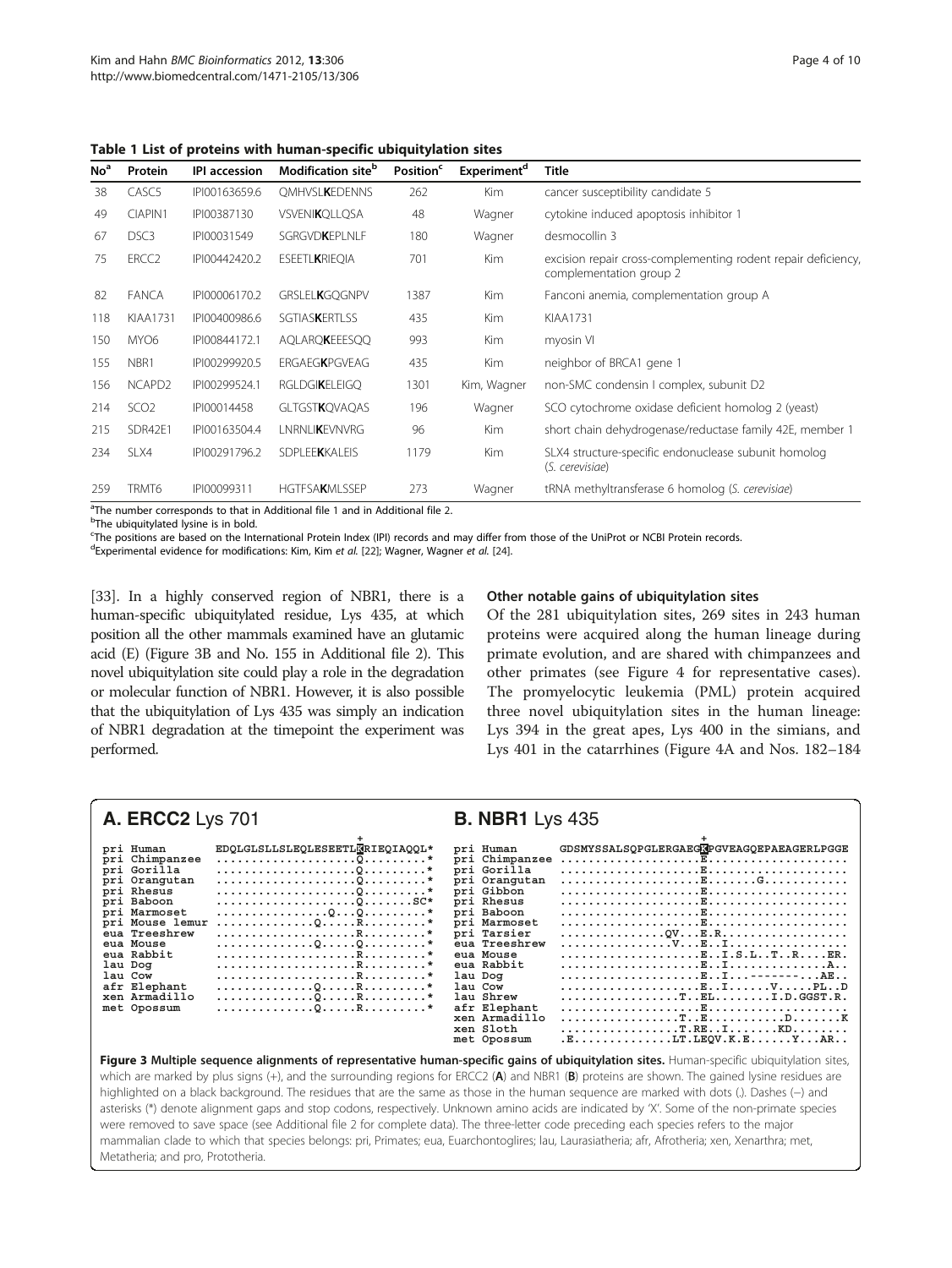# <span id="page-4-0"></span>**A PML** Lys 394, 400, 401

|                 | $^{\mathrm{+}}$                                                                                              |
|-----------------|--------------------------------------------------------------------------------------------------------------|
| pri Human       | RLODLSSCITOGKDAAVSKKASPEAASTPRD                                                                              |
| pri Chimpanzee  |                                                                                                              |
| pri Gorilla     |                                                                                                              |
| pri Oranqutan   |                                                                                                              |
| pri Gibbon      | . . H T A . <b>. .</b>                                                                                       |
| pri Rhesus      |                                                                                                              |
| pri Baboon      | .T. A <sub>. .</sub>                                                                                         |
| pri Marmoset    |                                                                                                              |
| pri Mouse lemur |                                                                                                              |
| eua Mouse       | $C \ldots F1 \ldots RIN \ldots AS-- \ldots NOPE$                                                             |
| eua Rabbit      | $\ldots$ . VARVATIL.RRTQSG.                                                                                  |
| lau Dog         | $\dots$ E.V. $\dots$ .R.T.LPRRDG                                                                             |
| lau Cow         | . V R . T L . RR                                                                                             |
| afr Elephant    | $\ldots$ . I T. E. T . LP. R R . N                                                                           |
| afr Rock hyrax  | $\ldots \ldots \nabla \ldots \ldots \texttt{RT} \ldots \texttt{PRRPRAA} \ldots \texttt{S} \ldots \texttt{N}$ |

# **C SCARB1** Lys 184

| pri | Human           | RAFMNRTVGEIMWGYKDPLVNLINKYFPGMF                                                                |
|-----|-----------------|------------------------------------------------------------------------------------------------|
|     | pri Chimpanzee  |                                                                                                |
|     | pri Gorilla     |                                                                                                |
| pri | Oranqutan       |                                                                                                |
|     | pri Gibbon      |                                                                                                |
|     | pri Rhesus      |                                                                                                |
|     | pri Baboon      |                                                                                                |
|     | pri Marmoset    |                                                                                                |
|     | pri Bushbaby    |                                                                                                |
|     | pri Mouse lemur |                                                                                                |
|     | eua Treeshrew   |                                                                                                |
|     | eua Mouse       | LDF.HFL.T.L.D.L                                                                                |
|     | eua Rabbit      |                                                                                                |
|     | lau Dog         | . I E IH. L . N . L                                                                            |
|     | lau Cow         |                                                                                                |
|     | afr Elephant    | $\ldots \ldots \ldots \ldots \ldots \mathbb{E} \ldots \mathsf{MDF} \ldots \ldots \mathsf{NLL}$ |
|     | afr Tenrec      | $\ldots$ VFLD $M.F., Q.$ $NAL$                                                                 |
|     | xen Armadillo   | . AD E D D . I                                                                                 |
|     | met Opossum     | . L S ID . L LM                                                                                |
|     | pro Platypus    | $H_1, \ldots, S_1, \ldots, E_n, F, EFL, L, I$                                                  |

# **E ATXN2** Lys 349

| pri Human       | DFVVVQFKDMDSSYAKRDAFTDSAISAKVNG                                                                                                     | pri Human       | VIHRDIKPENLLLGLKGELKIADFGWSVHAP |
|-----------------|-------------------------------------------------------------------------------------------------------------------------------------|-----------------|---------------------------------|
| pri Chimpanzee  |                                                                                                                                     | pri Chimpanzee  |                                 |
| pri Gorilla     |                                                                                                                                     | pri Gorilla     |                                 |
| pri Orangutan   |                                                                                                                                     | pri Orangutan   |                                 |
| pri Gibbon      |                                                                                                                                     | pri Gibbon      |                                 |
| pri Rhesus      |                                                                                                                                     | pri Rhesus      |                                 |
| pri Baboon      |                                                                                                                                     | pri Baboon      |                                 |
| pri Marmoset    |                                                                                                                                     | pri Marmoset    |                                 |
| pri Tarsier     |                                                                                                                                     | pri Tarsier     |                                 |
| pri Bushbaby    | R.XXXXXXXXXXXXX                                                                                                                     | pri Bushbaby    |                                 |
| pri Mouse lemur |                                                                                                                                     | pri Mouse lemur |                                 |
| eua Treeshrew   |                                                                                                                                     | eua Treeshrew   |                                 |
| eua Mouse       |                                                                                                                                     | eua Mouse       |                                 |
| eua Rabbit      |                                                                                                                                     | eua Rabbit      |                                 |
| lau Dog         | .R.                                                                                                                                 | lau Dog         |                                 |
| lau Cow         |                                                                                                                                     | lau Cow         |                                 |
| lau Shrew       |                                                                                                                                     | lau Shrew       |                                 |
| afr Elephant    |                                                                                                                                     | afr Elephant    |                                 |
| afr Tenrec      |                                                                                                                                     | xen Armadillo   |                                 |
| xen Armadillo   |                                                                                                                                     | xen Sloth       | . PR. . V TH                    |
| xen Sloth       |                                                                                                                                     | met Opossum     |                                 |
| met Opossum     |                                                                                                                                     |                 |                                 |
| pro Platypus    |                                                                                                                                     |                 |                                 |
|                 | Eiguua A Multiple companes alignments of vonvocantative gaine of ubiquitulation sites in the buman lineage duving primate ovalution |                 |                                 |

#### Figure 4 Multiple sequence alignments of representative gains of ubiquitylation sites in the human lineage during primate evolution. Novel ubiquitylation sites (+) and the surrounding regions for PML (A), NGDN (B), SCARB1 (C), WDR35 (D), ATXN2 (E), and AURKB (F) proteins are presented. See Figure [3](#page-3-0) for manipulations and Additional file [2](#page-8-0) for complete data.

## **B NGDN** Lys 33

|     | pri Human       | LKNLOEOVMAVTAOVKSLTOKVOAGAYPTEK |
|-----|-----------------|---------------------------------|
|     | pri Chimpanzee  |                                 |
|     | pri Gorilla     |                                 |
|     | pri Oranqutan   |                                 |
|     | pri Gibbon      |                                 |
|     | pri Rhesus      |                                 |
|     | pri Baboon      |                                 |
|     | pri Marmoset    |                                 |
|     | pri Mouse lemur | .T <u>Q</u> AK                  |
|     | eua Treeshrew   | . H . QA KR                     |
|     | eua Mouse       | . IQA. . T. . R. . T. S.        |
|     | eua Rabbit      | . QA K K                        |
| lau | Dog             | . IQA . IK R                    |
|     | lau Cow         | . QT K K                        |
|     | afr Elephant    | . <u>0</u> A. . K.              |
|     | xen Armadillo   | . QA K T                        |
|     | xen Sloth       | . <u>Q</u> A. . K.              |
|     | met Opossum     | .N. V IQA. . K D .              |
|     | pro Platypus    | . . T <u>Q</u> A R F K .        |

| <b>D WDR35</b> Lys 684                                             |                                                                                                              |                                                    |  |  |  |  |
|--------------------------------------------------------------------|--------------------------------------------------------------------------------------------------------------|----------------------------------------------------|--|--|--|--|
| pri<br>pri<br>pri<br>pri<br>pri<br>pri<br>pri<br>pri<br>pri<br>pri | Human<br>Chimpanzee<br>Gorilla<br>Orangutan<br>Gibbon<br>Rhesus<br>Baboon<br>Marmoset<br>Tarsier<br>Bushbaby | RSLRDSRALIEKVGIKDASOFIEDNPHPRLW<br><b>.</b><br>. 1 |  |  |  |  |
|                                                                    |                                                                                                              |                                                    |  |  |  |  |
| eua                                                                | Mouse                                                                                                        |                                                    |  |  |  |  |
| eua                                                                | Rabbit                                                                                                       |                                                    |  |  |  |  |
| lau                                                                | Doq                                                                                                          |                                                    |  |  |  |  |
| lau                                                                | Horse                                                                                                        |                                                    |  |  |  |  |
| lau                                                                | Shrew                                                                                                        |                                                    |  |  |  |  |
| afr                                                                | Elephant                                                                                                     |                                                    |  |  |  |  |
| xen                                                                | Armadillo                                                                                                    |                                                    |  |  |  |  |
| xen                                                                | Sloth                                                                                                        |                                                    |  |  |  |  |
| met                                                                | Opossum                                                                                                      |                                                    |  |  |  |  |
| pro                                                                | Platypus                                                                                                     |                                                    |  |  |  |  |

| afr Elephant<br>xen Armadillo<br>xen Sloth<br>met Opossum<br>pro Platypus | . E                             |  |
|---------------------------------------------------------------------------|---------------------------------|--|
| FAURKB Lys 211                                                            |                                 |  |
| pri Human                                                                 | VIHRDIKPENLLLGLKGELKIADFGWSVHAP |  |
| pri Chimpanzee                                                            |                                 |  |
| pri Gorilla                                                               |                                 |  |
| pri Oranqutan                                                             |                                 |  |
| pri Gibbon                                                                |                                 |  |
| pri Rhesus                                                                |                                 |  |
| pri Baboon                                                                |                                 |  |
| pri Marmoset                                                              |                                 |  |
| pri Tarsier                                                               |                                 |  |
| pri Bushbaby                                                              |                                 |  |
| pri Mouse lemur                                                           |                                 |  |
| aug Theography                                                            | $\sim$ $\sim$ $\sim$            |  |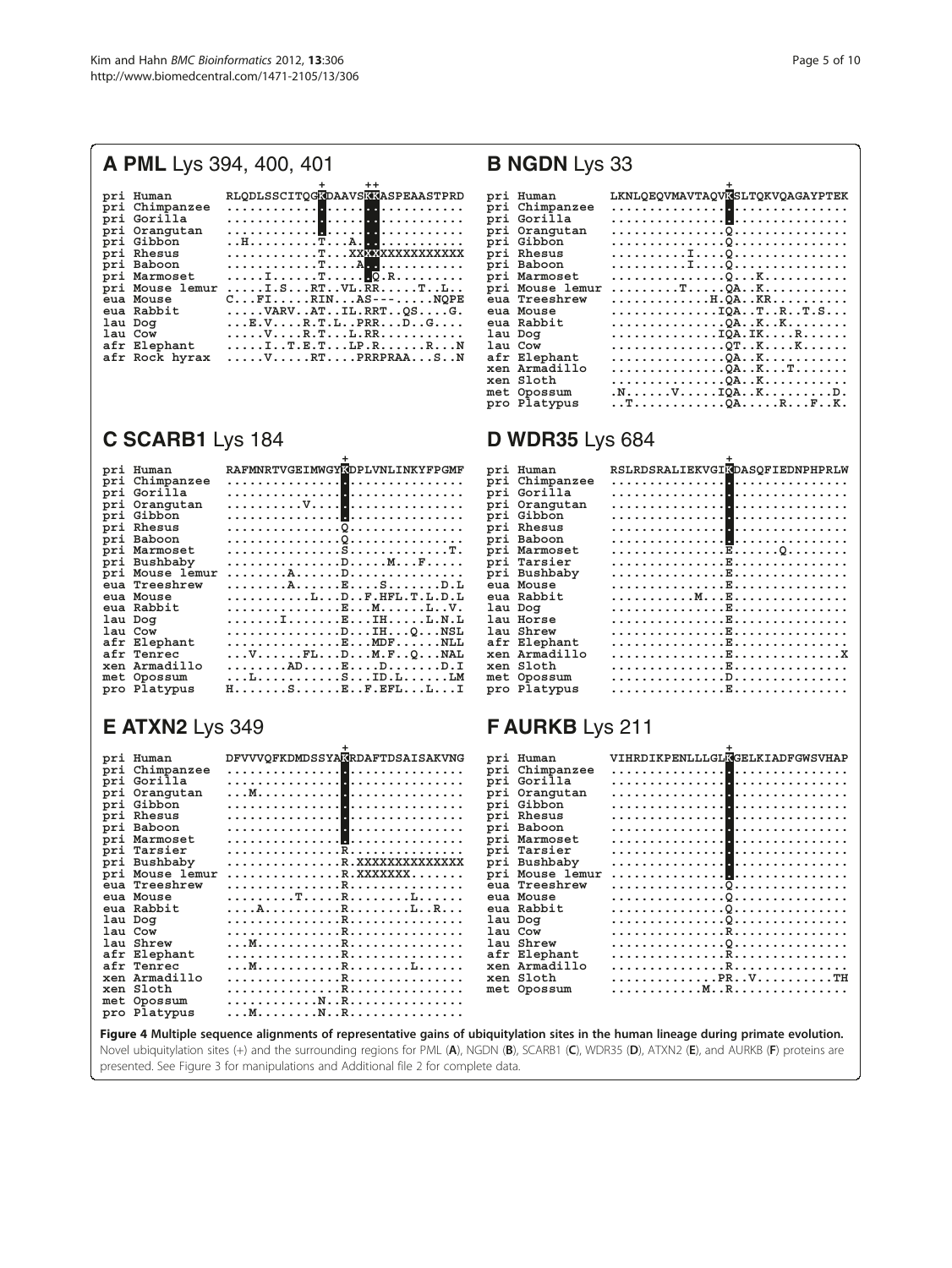in Additional file [2\)](#page-8-0). These three sites are located within an eight amino acid range of one another. Two of these sites, Lys 400 and 401, are modified by RNF4, which is required for arsenic-induced PML degradation [[34\]](#page-9-0). The PML gene is often fused with the retinoic acid receptor  $\alpha$  (RARA) gene, which is associated with acute promyelocytic leukemia [\[35](#page-9-0)]. Interestingly, recent studies revealed that PML has roles in neurodevelopment and neurodegeneration [[36\]](#page-9-0). It would be very interesting to investigate if the gain of these three ubiquitylation sites is associated with the evolution of the human nervous system.

Human neuroguidin (NGDN) has a ubiquitylated Lys 33 that is shared with chimpanzees and gorillas, while other early-diverged primates (including orangutans) and all other mammals examined have a glutamine (Q) residue at this position (Figure [4B](#page-4-0) and No. 159 in Additional file [2\)](#page-8-0). NGDN functions as a translational regulatory protein by interacting with eukaryotic initiation factor 4E (EIF4E) and cytoplasmic polyadenylation element binding (CPEB) protein, and is required for the development of the vertebrate nervous system [\[37](#page-9-0)].

The scavenger receptor class B member 1 (SCARB1) protein is a plasma membrane receptor for high-density lipoprotein cholesterol (HDL). It mediates cholesterol transfer to and from HDL [[38\]](#page-9-0) and is implicated in hepatitis C virus entry [\[39\]](#page-9-0). In this study, SCARB1 Lys 184 was identified as one of 32 ubiquitylation sites that were acquired in the apes (Figure [4](#page-4-0)C and No. 212 in Additional file [2\)](#page-8-0).

We found that 56 novel ubiquitylation sites in 54 proteins first appeared in the common ancestor of catarrhine primates. One representative case is WD repeat-containing protein 35 (WDR35) Lys 684, at which position most other mammals have a glutamic acid (E) (Figure [4D](#page-4-0) and No. 273 in Additional file [2\)](#page-8-0). WDR35 has been implicated in spontaneous and tumor necrosis factor α-stimulated apoptosis [[40](#page-9-0)]. WDR35 is required for cilia production; its disruption results in a range of human ectodermal, visceral, and skeletal abnormalities [\[41,42](#page-9-0)].

Of the 281 novel human ubiquitylated lysines, 116 in 107 proteins are shared with simians. One example is ataxin 2 (ATXN2) Lys 349, at which position all the other mammals examined have an arginine (R) (Figure [4](#page-4-0)E and No. 23 in Additional file [2\)](#page-8-0). Expansion of a CAG repeat of the ATXN2 gene causes spinocerebellar ataxia type 2 [\[43\]](#page-9-0).

There were 28 human ubiquitylated lysines in 28 proteins that were shared by all primates identified in this study. For example, aurora kinase B (AURKB) Lys 211 first appeared in primates after their divergence from the common ancestor of Euarchontoglires and is shared in all primates examined (Figure [4F](#page-4-0) and No. 24 in Additional file [2](#page-8-0)). Non-primate mammals have either a glutamine (Q) or an arginine (R) at this position. Aurora kinase B is a component of the chromosomal passenger complex that functions as a key regulator of mitosis [[44](#page-9-0)] and is ubiquitylated by a Cullin 3-based E3 ubiquitin ligase during mitosis, which coordinates precise mitotic progression and completion of cytokinesis [[45](#page-9-0),[46](#page-9-0)].

#### **Discussion**

This report presents the results of a pilot study to systematically identify gains of novel ubiquitylation sites in the human lineage since its divergence from the common ancestor of Euarchontoglires. To achieve this goal, we analyzed a human ubiquitylation dataset obtained from large-scale analyses [[22,24\]](#page-9-0). We identified 281 novel ubiquitylation sites in 252 highly conserved proteins that first appeared in the human lineage during primate evolution, 13 of which are human-specific. We anticipate that application of our method to analyze the ubiquitylation data recorded in databases such as Uni-Prot and PhosphoSitePlus [[26\]](#page-9-0) or collected by other large-scale analyses [\[21,](#page-8-0)[23,25\]](#page-9-0) will result in identification of additional instances of gains of novel ubiquitylated lysines along the human lineage. We also expect that additional novel ubiquitylation sites will be discovered when higher quality protein sequences of non-human mammals become available. The total number of novel ubiquitylation sites we collected is likely to be an underestimate because of the draft quality of non-human genomes.

In addition to ubiquitylation, lysine residues can be modified by acetylation, and the cross-talk between these two lysine modifications is an important regulatory mechanism [[47\]](#page-9-0). Wagner et al. [\[24](#page-9-0)] showed that 1,040 ubiquitylated lysines were also acetylated by comparing their 11,054 ubiquitylation sites with the 3,428 acetylation sites reported by Choudhary et al. [[20](#page-8-0)]. To check whether any novel ubiquitylation sites identified in this study are also acetylated, we compared our data with 3,948 non-redundant acetylation sites collected from the UniProt database and Choudhary et al. dataset. We found that nine ubiquitylated lysines were also acetylated. These are DLD Lys 320, FASN Lys 436, FDPS Lys 353, GAPDH Lys 84, LDHA Lys 251, LRPPRC Lys 613, MCM5 Lys 696, NUP205 Lys 41, and PARP10 Lys 928 (Nos. 63, 85, 89, 96, 125, 128, 135, 170, and 173, respectively, in Additional files [1](#page-8-0) and [2](#page-8-0)). Thus, these nine newly-gained lysines can be modified not only by ubiquitylation but also by acetylation, suggesting regulatory cross-talk between lysine ubiquitylation and acetylation.

Although gains of novel ubiquitylation sites do not necessarily equate to innovative and adaptive changes, they are useful candidates to evaluate when searching for advantageous genetic modifications during human evolution. It is also possible that the modified peptides could be simply derived from protein molecules destined to be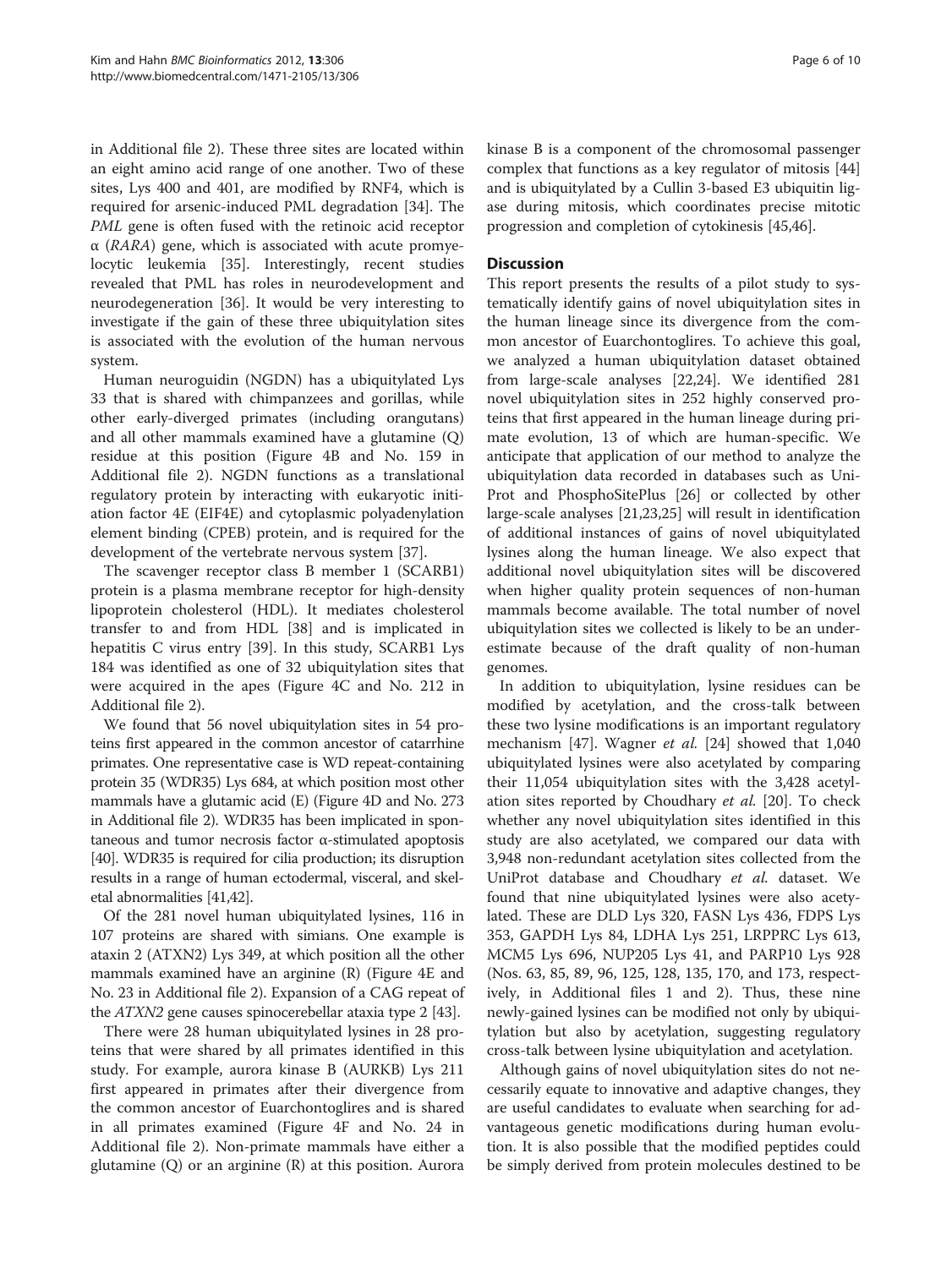degraded or being degraded in the proteasome at the time of the experiment. Nevertheless, new ubiquitylation sites would provide novel target sites to modulate cellular processes by fine-tuning degradation, intracellular localization, or the regulatory network. Recently, the origins and evolution of mammalian and yeast ubiquitylation sites were evaluated by analyzing their eukaryotic and prokaryotic orthologs [[48\]](#page-9-0). The study revealed that ubiquitylation sites evolved at a similar rate to other protein modification sites such as phosphorylation sites, and that about 70% of 452 mammalian ubiquitylation sites first appeared during early vertebrate evolution. Interestingly, some ubiquitylation sites that appeared during animal evolution have been suggested to be associated with development of novel cross-talk pathways with other modifications such as phosphorylation and hydroxylation. This report supports our notion that gain of novel ubiquitylation sites could result in the evolution of protein regulatory networks.

In the case of ERCC2, the human-specific ubiquitylated lysine site is polymorphic in humans. The derived lysine allele is the major or normal allele, while the ancestral (minor) glutamine allele is designated as the mutant, which shows reduced DNA repair capacity; carriers of this minor allele therefore have an increased cancer risk [\[28](#page-9-0)]. The gain of a ubiquitylated lysine in ERCC2 can be regarded as a concrete example of adaptive gains identified in this study. Molecular functional analyses of ubiquitylation sites collected in this study are likely to reveal more instances of advantageous functional outcomes.

Interestingly, among the 252 proteins, nine proteins (DZIP3, FKBP4, KIF23, NBR1, PFKP, PIK3C2A, PRKDC, SNAP23, and ZWINT) have been found in human autophagy protein interaction networks [\[49](#page-9-0)]. NBR1 has been proposed to act as one of the principle receptors for selective autophagosomal degradation of ubiquitylated targets [\[31,32](#page-9-0)]. Human NBR1 acquired a humanspecific ubiquitylated residue, Lys 435, after the divergence of humans and chimpanzees. Eight other human proteins have novel ubiquitylated lysines that are shared with other primates. These nine proteins interact with known autophagy proteins such as N-ethylmaleimide-sensitive factor (NSF) and beclin 1, autophagy related (BECN1) [\[49](#page-9-0)]. It is possible that the gain of new ubiquitylation sites could provide novel regulatory interactions for autophagy and/or other programmed protein degradation processes.

Hagai et al. [[48](#page-9-0)] showed that some non-conserved ubiquitylated lysines are compensated for by nearby lysines, indicating that ubiquitylation sites can move from their original locations during evolution. In these case, the exact position of the ubiquitylation site is not critical for the regulation of the protein and may move over time;

this phenomenon has also been observed in studies of phosphorylation sites [[50\]](#page-9-0). To explore this possibility, we determined whether an alternative ancestral lysine residue was found in a small window surrounding the novel ubiquitylated lysine. We analyzed a window of ±5 residues (from −5 to +5) centered on the novel ubiquitylated lysine. A highly conserved lysine residue suggests that the site is a target for ubiquitin/ubiquitin-like protein modification. We found that 160 cases of 281 had no conserved additional lysine within the ±5 residue window, indicating that the sites that we identified are indeed new ubiquitylation sites. For example, the human-specific lysines of ERCC2 (Lys 701) and NBR1 (Lys 435) (see Figure [3](#page-3-0)) were the only modifiable residues in the window evaluated. Another example is NAGLU Lys 59 (Figure [5](#page-7-0)A), which is shared by all catarrhine primates. In 91 cases, there are one or more conserved lysines close to the novel ubiquitylated lysine. In these cases, we assumed that the protein acquired additional ubiquitylation site along the human lineage. As shown in Figure [5](#page-7-0)B, there is a highly conserved lysine in the BIRC2 protein that is ubiquitylated in the human protein at the −2 position from the novel ubiquitylated lysine 448. In the remaining 30 cases, the ancestrally conserved lysine disappeared as the novel lysine appeared along the human lineage, suggesting that the ubiquitylation site may have shifted. For example, there is a novel lysine residue (Lys 613) in the LRPPRC protein (Figure [5C](#page-7-0)) that first appeared in the common ancestor of apes. At the −1 position from this novel site, there is an ancestrally conserved lysine in mammals, including gibbons, but not in great apes, suggesting that the modified position moved by a single residue during evolution. This analysis indicates that the majority of the novel ubiquitylation sites identified in this study, 251 sites out of 281, are new or additional ubiquitylation targets.

#### Conclusions

We developed a bioinformatics method to identify novel ubiquitylation sites that evolved along the human lineage, resulting in the identification of 281 novel ubiquitylation sites. The gain of novel ubiquitylation sites could result in novel ubiquitin-associated protein regulatory interactions. Proteins with a novel ubiquitylation site are useful candidates in the search for genetic modifications implicated in the emergence of novel phenotypes during human evolution.

#### Methods

#### Datasets and bioinformatics tools

To identify ubiquitylation sites in human proteins, we used the large-scale analysis datasets of Kim et al. [\[22](#page-9-0)] and Wagner *et al.* [\[24\]](#page-9-0). These researchers utilized a monoclonal antibody that recognizes characteristic diglycinecontaining isopeptides following trypsin proteolysis [[51](#page-9-0)].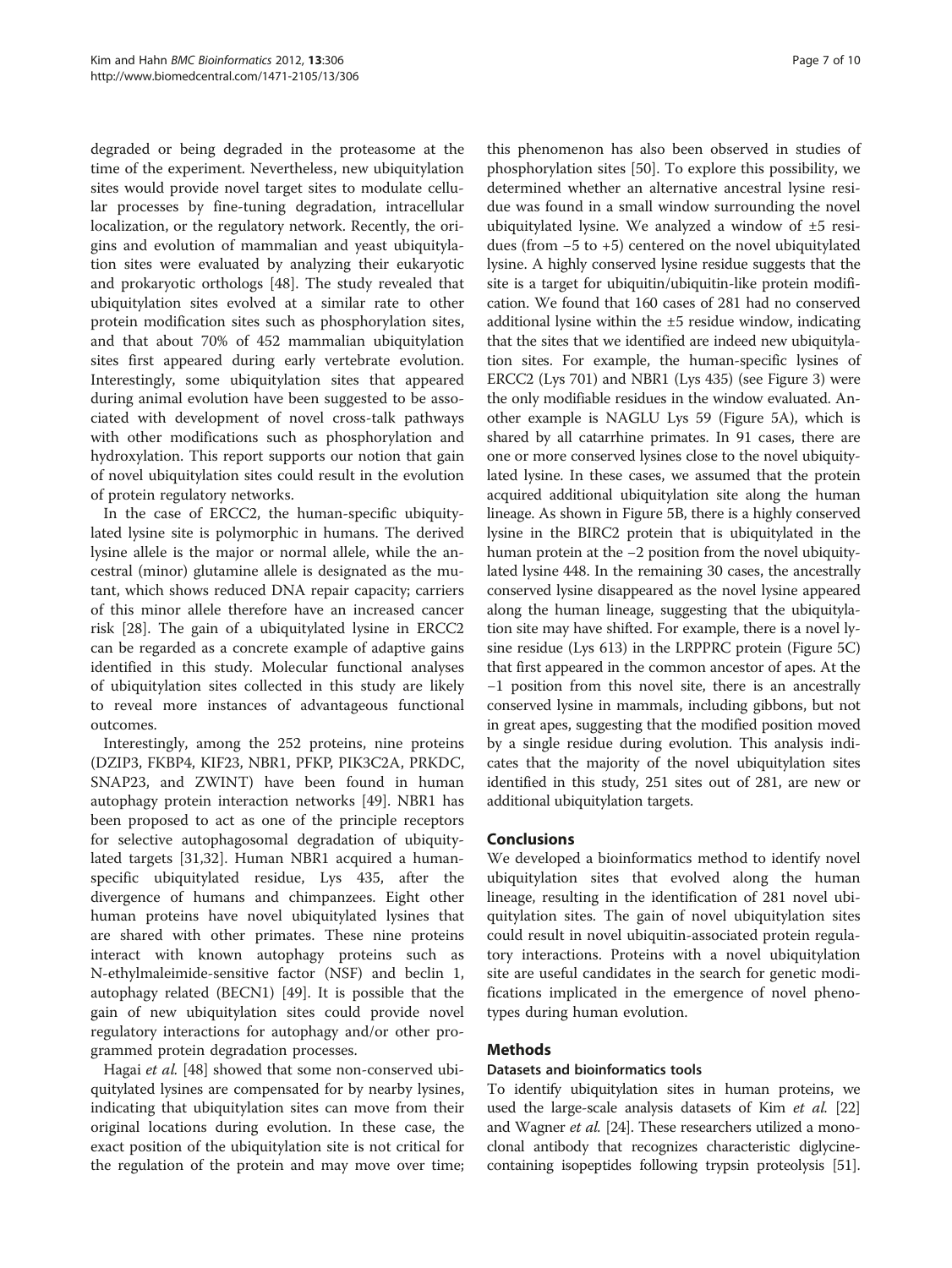<span id="page-7-0"></span>

| A NAGLU Lys 59                                                                                                                                                                                                                                                                                                                                                                                                                                                                                                                                                                                                                                                                                                         | <b>B BIRC2</b> Lys 448                                                                                                                                                                                                                                                                                                                                                               |                                                                                                                                                                                                                                                                                                                                                                                                                                                                                     | C LRPPRC Lys 613                                                                                                                                                                                                                                                                                                                                                                                                                                             |                                                                                                                                                                                                                                                                                                                                                                                                                                                                                    |  |
|------------------------------------------------------------------------------------------------------------------------------------------------------------------------------------------------------------------------------------------------------------------------------------------------------------------------------------------------------------------------------------------------------------------------------------------------------------------------------------------------------------------------------------------------------------------------------------------------------------------------------------------------------------------------------------------------------------------------|--------------------------------------------------------------------------------------------------------------------------------------------------------------------------------------------------------------------------------------------------------------------------------------------------------------------------------------------------------------------------------------|-------------------------------------------------------------------------------------------------------------------------------------------------------------------------------------------------------------------------------------------------------------------------------------------------------------------------------------------------------------------------------------------------------------------------------------------------------------------------------------|--------------------------------------------------------------------------------------------------------------------------------------------------------------------------------------------------------------------------------------------------------------------------------------------------------------------------------------------------------------------------------------------------------------------------------------------------------------|------------------------------------------------------------------------------------------------------------------------------------------------------------------------------------------------------------------------------------------------------------------------------------------------------------------------------------------------------------------------------------------------------------------------------------------------------------------------------------|--|
| <b>RALAA<sup>R</sup>PGLDT</b><br>pri Human<br>pri Chimpanzee<br>. <mark>.</mark><br>pri Gorilla<br>. <mark>.</mark><br>. <mark>.</mark><br>pri Orangutan<br>. <mark>.</mark><br>pri Gibbon<br>. T <mark>.</mark><br>pri Rhesus<br>. T <mark>.</mark><br>pri Baboon<br>pri Marmoset<br>. E<br>pri Mouse lemur<br>. ES<br>.S. <b>ES.</b><br>eua Treeshrew<br>eua Mouse<br>DES<br>$\ldots$ . NES<br>eua Rat<br>eua Squirrel<br>$\ldots$ . TES $\ldots$ .<br>eua Rabbit<br>. ES<br>eua Pika<br>. ES<br>$\ldots$ . $ES \ldots$ .<br>lau Dog<br>.S. . TES.<br>lau Cow<br>lau Dolphin<br>. ES<br>lau Megabat<br>. ES<br>lau Hedgehog<br>. AS<br>afr Elephant<br>.SES<br>$\ldots$ PA.DA<br>mar Opossum<br>mar Wallaby<br>.SPAA | pri Human<br>pri Chimpanzee<br>pri Gorilla<br>pri Orangutan<br>pri Rhesus<br>pri Baboon<br>pri Marmoset<br>pri Bushbaby<br>eua Treeshrew<br>eua Mouse<br>eua Rat<br>eua Rabbit<br>eua Pika<br>lau Dog<br>lau Cat<br>lau Horse<br>lau Dolphin<br>lau Alpaca<br>lau Megabat<br>lau Microbat<br>lau Hedgehog<br>afr Elephant<br>xen Sloth<br>mar Opossum<br>mar Wallaby<br>pro Platypus | # +<br><b>EEEKERQAEEM</b><br>. <mark>.</mark><br>. <mark>.</mark><br>. <mark>.</mark><br>. R<br>. R<br>. R<br>. R<br>. R L<br>. R . T<br>$\ldots$ . R. S. . T<br>. R V<br>. R<br>. R . T<br>$\ldots$ . RAT. . K<br>$\ldots$ . R. T. $\ldots$<br>$\ldots$ . R.TT<br>$\ldots$ . R. T. . V<br>$Q \ldots R \ldots$<br>$Q \ldots R \ldots$<br>$\ldots$ . R. I. . V<br>$\ldots$ . R. T. . L<br>$\ldots$ . R. T. $\ldots$<br>$K \ldots R \ldots$<br>$K \ldots R \cdot T \ldots$<br>. R . N | pri Human<br>pri Chimpanzee<br>pri Gorilla<br>pri Orangutan<br>pri Gibbon<br>pri Rhesus<br>pri Baboon<br>pri Marmoset<br>pri Tarsier<br>pri Bushbaby<br>pri Mouse lemur<br>eua Treeshrew<br>eua Mouse<br>eua Rat<br>eua Squirrel<br>eua Rabbit<br>eua Pika<br>lau Dog<br>lau Cat<br>lau Horse<br>lau Cow<br>lau Dolphin<br>lau Alpaca<br>lau Microbat<br>lau Hedgehog<br>lau Shrew<br>afr Elephant<br>afr Tenrec<br>xen Sloth<br>mar Opossum<br>pro Platypus | <b>FHOLEKMNVKI</b><br>. <mark>.</mark><br>. <mark>.</mark><br>. <mark>.</mark><br>. K <b>.</b><br>. KE<br>. KE<br>$\ldots$ . $KE$ $L$<br>. KE<br>. KE<br>. KE<br>. KE<br>$\ldots$ . QE $\ldots$ . V<br>$\ldots$ .RE $V$<br>KEI<br>. KE<br>$\ldots$ . $\mathbb{K} \mathbb{E} \ldots$ .<br>. KE<br>. KE<br>. KE<br>. KE<br>. ME<br>. KE<br>. KE<br>$\ldots$ KEIN.<br>. KE<br>$\ldots$ K $\ldots$ IT.<br>KEL<br>KHI<br>$\ldots$ K $\ldots$ IA.<br>$\ldots$ . $\mathbb{K} \ldots$ MV . |  |
| Figure 5 Representative cases of new, additional, and shifted ubiquitylation sites. Novel ubiquitylation sites (+) and the surrounding<br>regions for NAGLU (A), BIRC2 (B), and LRPPRC (C) proteins are presented. Ancestrally conserved lysine residues in the LRPPRC protein that<br>disappeared in great apes are highlighted on a gray background. Hash symbols (#) indicate ubiguitylated lysines that were experimentally<br>validated in humans. See Figure 3 for more manipulations.                                                                                                                                                                                                                           |                                                                                                                                                                                                                                                                                                                                                                                      |                                                                                                                                                                                                                                                                                                                                                                                                                                                                                     |                                                                                                                                                                                                                                                                                                                                                                                                                                                              |                                                                                                                                                                                                                                                                                                                                                                                                                                                                                    |  |

Peptide sequences with the modified lysine residue at the center were mapped to human protein sequences to identify them.

Multiple sequence alignments of the human proteins and orthologous proteins from other mammalian species were obtained from the University of California Santa Cruz (UCSC) Genome Browser Database [\(http://genome.](http://genome.ucsc.edu) [ucsc.edu\)](http://genome.ucsc.edu). The 'CDS FASTA alignment from multiple alignment' data, which are derived from the 'multiz46way' alignment data [\[27\]](#page-9-0), were downloaded using the Table Browser tool of the UCSC Genome Browser. These alignment datasets included 36 mammalian species: humans, nine other primates (chimpanzee, gorilla, orangutan, rhesus macaque, baboon, marmoset, tarsier, bushbaby, and mouse lemur), eight other Euarchontoglires (treeshrew, mouse, rat, kangaroo rat, guinea pig, squirrel, rabbit, and pika), ten Laurasiatheria (dog, cat, horse, cow, dolphin, alpaca, megabat, microbat, hedgehog, and shrew), three Afrotheria (elephant, rock hyrax, and tenrec), two Xenarthra (armadillo and sloth), two Marsupialia (opossum and wallaby), and one Prototheria (platypus) species. The gibbon protein sequences, which were missing from the multiz46way data, were predicted from the genome assembly (nomLeu1) and included in the final alignment,

resulting in 37 mammalian species, including 10 nonhuman primates. The phylogenetic tree of the 37 mammals used in this study is presented in Additional file [3.](#page-8-0)

The National Center for Biotechnology Information (NCBI) Protein database [\(http://www.ncbi.nlm.nih.gov/](http://www.ncbi.nlm.nih.gov/protein) [protein](http://www.ncbi.nlm.nih.gov/protein)) was used to collect protein sequences for some species. The multiple sequence alignments were generated using MUSCLE ([http://www.drive5.com/muscle\)](http://www.drive5.com/muscle).

### Computational screening for candidate novel ubiquitylation sites

The overall procedure employed in this study is presented in Figure [1](#page-1-0). The total number of non-redundant ubiquitylation sites used was 23,598 [\[22,24](#page-9-0)]. We compared the peptide sequences containing the ubiquitylation site and the human proteins in the multiz46way (58,985 sets) to collect orthologous protein alignments. We found 22,912 human ubiquitylation sites in 6,216 protein alignments. We analyzed each modification site in the alignment and discarded cases where non-primate Euarchontoglires species (treeshrew, mouse, rat, kangaroo rat, guinea pig, squirrel, rabbit, and pika) had a lysine residue that was aligned with the ubiquitylated lysine of the human proteins. A total of 441 sites in 380 protein alignments were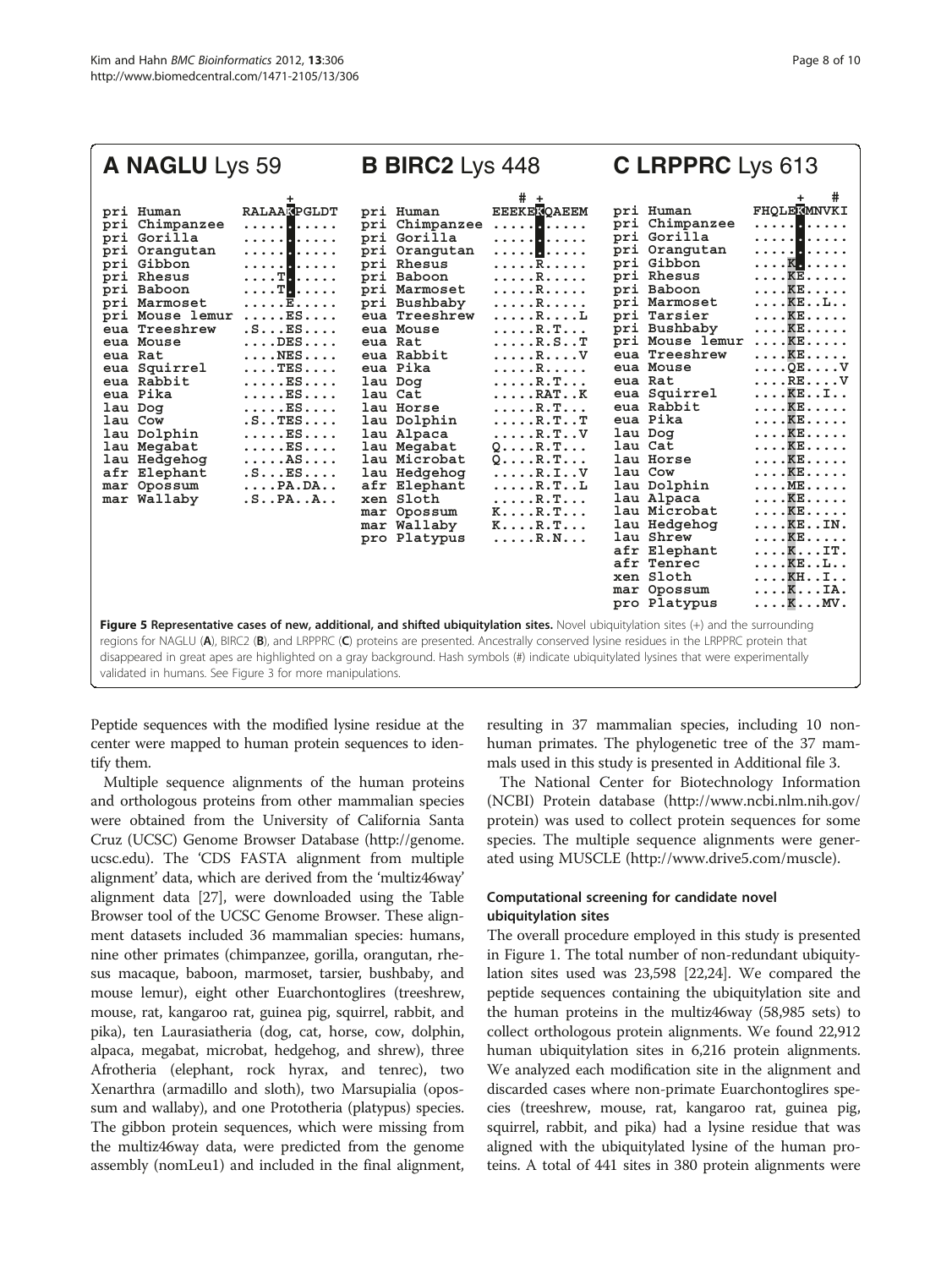<span id="page-8-0"></span>retained after this computational screening step and subjected to manual inspection.

#### Manual inspection to select ubiquitylated lysine residues that appeared along the human lineage

As the final step, we manually examined the 441 candidates to identify plausible cases of gains of ubiquitylation sites in the human lineage during primate evolution. First, when multiple copies of the human protein sequence in a dataset were present in the human genome, the set was discarded due to uncertainty about the orthology of the aligned proteins. We also discarded cases showing low sequence conservation and cases where many non-primate proteins had lysine residues that were aligned with the human ubiquitylated lysine.

Next, we curated each protein dataset. Because the original multiz46way data set did not include gibbon sequences, we identified and added the orthologous gibbon proteins to the dataset. Proteins with low quality sequences, with missing amino acids, or derived from older genome assemblies were replaced with curated sequences retrieved from the NCBI Protein database or newly predicted sequences from the most recent assemblies. Some protein sequences with low quality regions or gaps that could not be amended were removed from the dataset. The multiple sequence alignment was rebuilt using MUSCLE.

Finally, 281 sites in 252 proteins were collected. We examined the multiple alignments to estimate the timing of the gain of the ubiquitylated lysine residue. Possible functional consequences of the gain of the ubiquitylation site were assessed by a literature survey. The positions of the residues noted in this manuscript are derived from the datasets of Kim et al. [\[22](#page-9-0)] and Wagner et al. [[24\]](#page-9-0), which are, in turn, based on the International Protein Index (IPI) [\(http://www.ebi.ac.uk/IPI\)](http://www.ebi.ac.uk/IPI) and may differ from those of the UniProt or NCBI Protein databases.

#### Additional files

[Additional file 1:](http://www.biomedcentral.com/content/supplementary/1471-2105-13-306-S1.pdf) List of proteins with novel ubiquitylation sites. [Additional file 2:](http://www.biomedcentral.com/content/supplementary/1471-2105-13-306-S2.html) Detailed alignments of surrounding regions of novel ubiquitylation sites.

[Additional file 3:](http://www.biomedcentral.com/content/supplementary/1471-2105-13-306-S3.pdf) Phylogenetic tree of the 37 mammals used in this study.

#### Competing interests

The authors declare that they have no competing interests.

#### Authors' contributions

YH conceived of this study, conducted the programming work, and prepared the manuscript. DSK participated in the sequence analysis. Both authors read and approved the final manuscript.

#### Acknowledgements

This work was supported by the Basic Science Research Program through the National Research Foundation of Korea (NRF) funded by the Ministry of Education, Science and Technology (2012R1A1B3001513) and by the Next-Generation BioGreen 21 Program (SSAC2011-PJ008220), Rural Development Administration, Republic of Korea.

#### Received: 26 May 2012 Accepted: 14 November 2012 Published: 17 November 2012

#### References

- 1. Kerscher O, Felberbaum R, Hochstrasser M: Modification of proteins by ubiquitin and ubiquitin-like proteins. Annu Rev Cell Dev Biol 2006, 22:159–180.
- 2. Konstantinova IM, Tsimokha AS, Mittenberg AG: Role of proteasomes in cellular regulation. Int Rev Cell Mol Biol 2008, 267:59–124.
- 3. Hunter T: The age of crosstalk: phosphorylation, ubiquitination, and beyond. Mol Cell 2007, 28(5):730–738.
- 4. Chen ZJ: Ubiquitin signalling in the NF-κB pathway. Nat Cell Biol 2005, 7(8):758–765.
- 5. Al-Hakim AK, Zagorska A, Chapman L, Deak M, Peggie M, Alessi DR: Control of AMPK-related kinases by USP9X and atypical Lys(29)/Lys(33)-linked polyubiquitin chains. Biochem J 2008, 411(2):249–260.
- 6. Li WH, Saunders MA: News and views: the chimpanzee and us. Nature 2005, 437(7055):50–51.
- 7. Varki A, Altheide TK: Comparing the human and chimpanzee genomes: searching for needles in a haystack. Genome Res 2005, 15(12):1746–1758.
- 8. Kim DS, Hahn Y: Identification of human-specific transcript variants induced by DNA insertions in the human genome. Bioinformatics 2011, 27(1):14–21.
- 9. Rosso L, Marques AC, Reichert AS, Kaessmann H: Mitochondrial targeting adaptation of the hominoid-specific glutamate dehydrogenase driven by positive Darwinian selection. PLoS Genet 2008, 4(8):e1000150.
- 10. Hahn Y, Jeong S, Lee B: Inactivation of MOXD2 and S100A15A by exon deletion during human evolution. Mol Biol Evol 2007, 24(10):2203–2212.
- 11. Zhu J, Sanborn JZ, Diekhans M, Lowe CB, Pringle TH, Haussler D: Comparative genomics search for losses of long-established genes on the human lineage. PLoS Comput Biol 2007, 3(12):e247.
- 12. Enard W, Przeworski M, Fisher SE, Lai CS, Wiebe V, Kitano T, Monaco AP, Paabo S: Molecular evolution of FOXP2, a gene involved in speech and language. Nature 2002, 418(6900):869–872.
- 13. Pollard KS, Salama SR, Lambert N, Lambot MA, Coppens S, Pedersen JS, Katzman S, King B, Onodera C, Siepel A, et al: An RNA gene expressed during cortical development evolved rapidly in humans. Nature 2006, 443(7108):167–172.
- 14. Konopka G, Bomar JM, Winden K, Coppola G, Jonsson ZO, Gao F, Peng S, Preuss TM, Wohlschlegel JA, Geschwind DH: Human-specific transcriptional regulation of CNS development genes by FOXP2. Nature 2009, 462(7270):213–217.
- 15. Lynch VJ, May G, Wagner GP: Regulatory evolution through divergence of a phosphoswitch in the transcription factor CEBPB. Nature 2011, 480(7377):383–386.
- 16. Kim DS, Hahn Y: Identification of novel phosphorylation modification sites in human proteins that originated after the human-chimpanzee divergence. Bioinformatics 2011, 27(18):2494–2501.
- 17. Olsen JV, Blagoev B, Gnad F, Macek B, Kumar C, Mortensen P, Mann M: Global, in vivo, and site-specific phosphorylation dynamics in signaling networks. Cell 2006, 127(3):635–648.
- 18. Molina H, Horn DM, Tang N, Mathivanan S, Pandey A: Global proteomic profiling of phosphopeptides using electron transfer dissociation tandem mass spectrometry. Proc Natl Acad Sci USA 2007, 104(7):2199–2204.
- 19. Zhao P, Viner R, Teo CF, Boons GJ, Horn D, Wells L: Combining high-energy C-trap dissociation and electron transfer dissociation for protein O-GlcNAc modification site assignment. J Proteome Res 2011, 10(9):4088–4104.
- 20. Choudhary C, Kumar C, Gnad F, Nielsen ML, Rehman M, Walther TC, Olsen JV, Mann M: Lysine acetylation targets protein complexes and coregulates major cellular functions. Science 2009, 325(5942):834–840.
- 21. Emanuele MJ, Elia AE, Xu Q, Thoma CR, Izhar L, Leng Y, Guo A, Chen YN, Rush J, Hsu PW, et al: Global identification of modular cullin-RING ligase substrates. Cell 2011, 147(2):459–474.